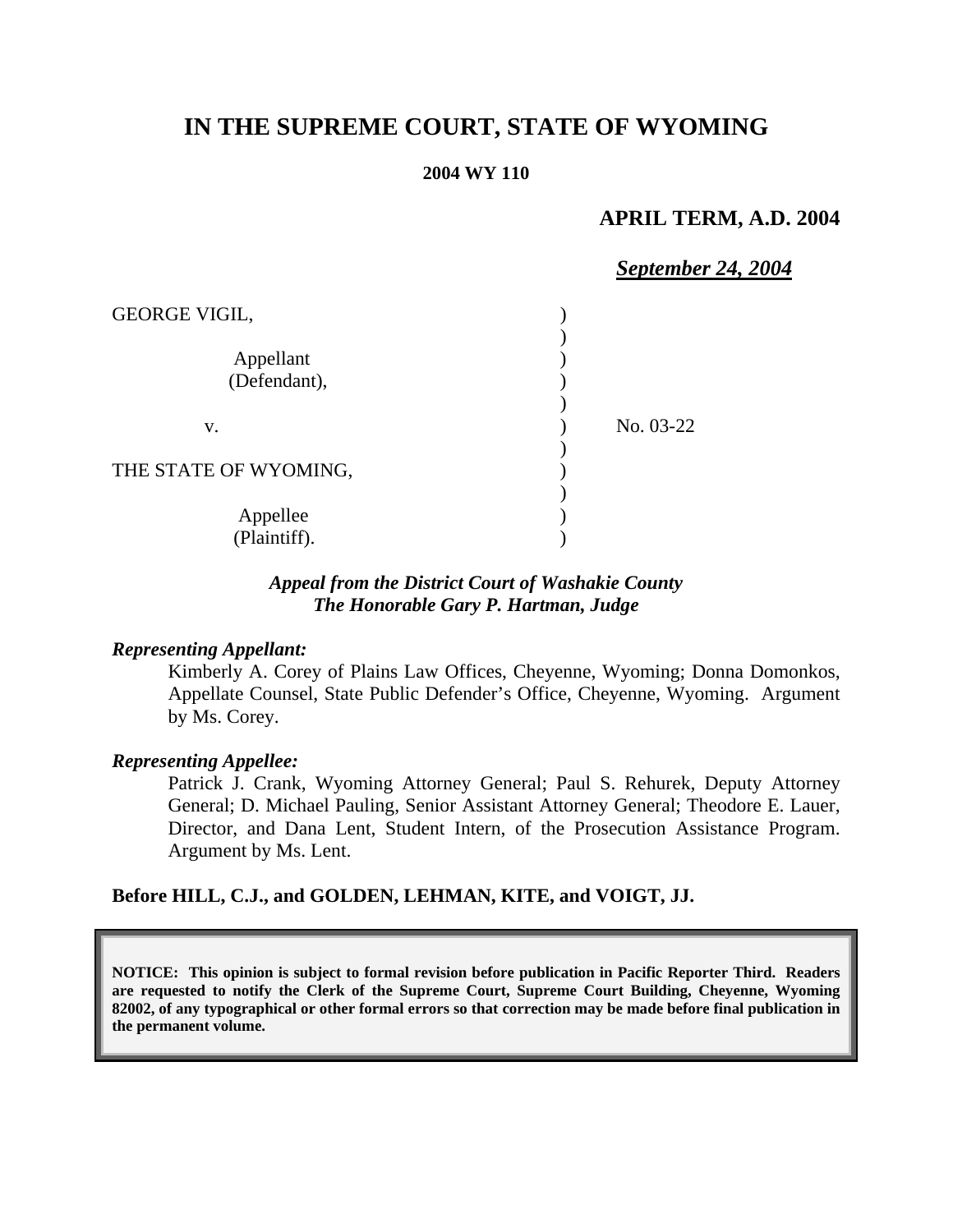#### **GOLDEN**, Justice.

[¶1] George Vigil (Vigil) appeals from a judgment and sentence resulting from his conviction of aggravated assault and battery in violation of Wyo. Stat. Ann. § 6-2-  $502(a)(iii)$ .<sup>1</sup> On appeal, Vigil contends that his constitutional right to be represented by counsel at every critical stage of a criminal proceeding was violated when his request for a court appointed attorney was denied at his preliminary hearing. He also contends that certain hearsay evidence was admitted at his trial in violation of his constitutional right to confrontation. Finding that Vigil's right to confrontation was violated, we reverse and remand for a new trial.

#### **ISSUES**

[¶2] Vigil presents the following issues:

I. Was Appellant denied his right to counsel during the preliminary hearing in violation of the Sixth and Fourteenth Amendments of the United States Constitution and Art. 1 § 10 of the Wyoming Constitution?

> A. Did the Justice of the Peace abuse his discretion by denying Appellant his right to counsel at the Preliminary Hearing in violation of Appellant's Constitutional Rights?

> B. Was Appellant's abrupt waiver of Counsel knowingly, intelligently and voluntarily waived?

II. Did the trial court abuse its discretion by allowing hearsay statements to be made violation [sic] Appellant's confrontation clause rights under the Wyoming Constitution and the United States Constitution?

 $1\,$  § 6-2-502. Aggravated assault and battery; penalty.

<sup>(</sup>a) A person is guilty of aggravated assault and battery if he:

<sup>(</sup>i) Causes serious bodily injury to another intentionally, knowingly or recklessly under circumstances manifesting extreme indifference to the value of human life;

<sup>(</sup>ii) Attempts to cause, or intentionally or knowingly causes bodily injury to another with a deadly weapon;

<sup>(</sup>iii) Threatens to use a drawn deadly weapon on another unless reasonably necessary in defense of his person, property or abode or to prevent serious bodily injury to another; or

<sup>(</sup>iv) Intentionally, knowingly or recklessly causes bodily injury to a woman whom he knows is pregnant.

<sup>(</sup>b) Aggravated assault and battery is a felony punishable by imprisonment for not more than ten (10) years.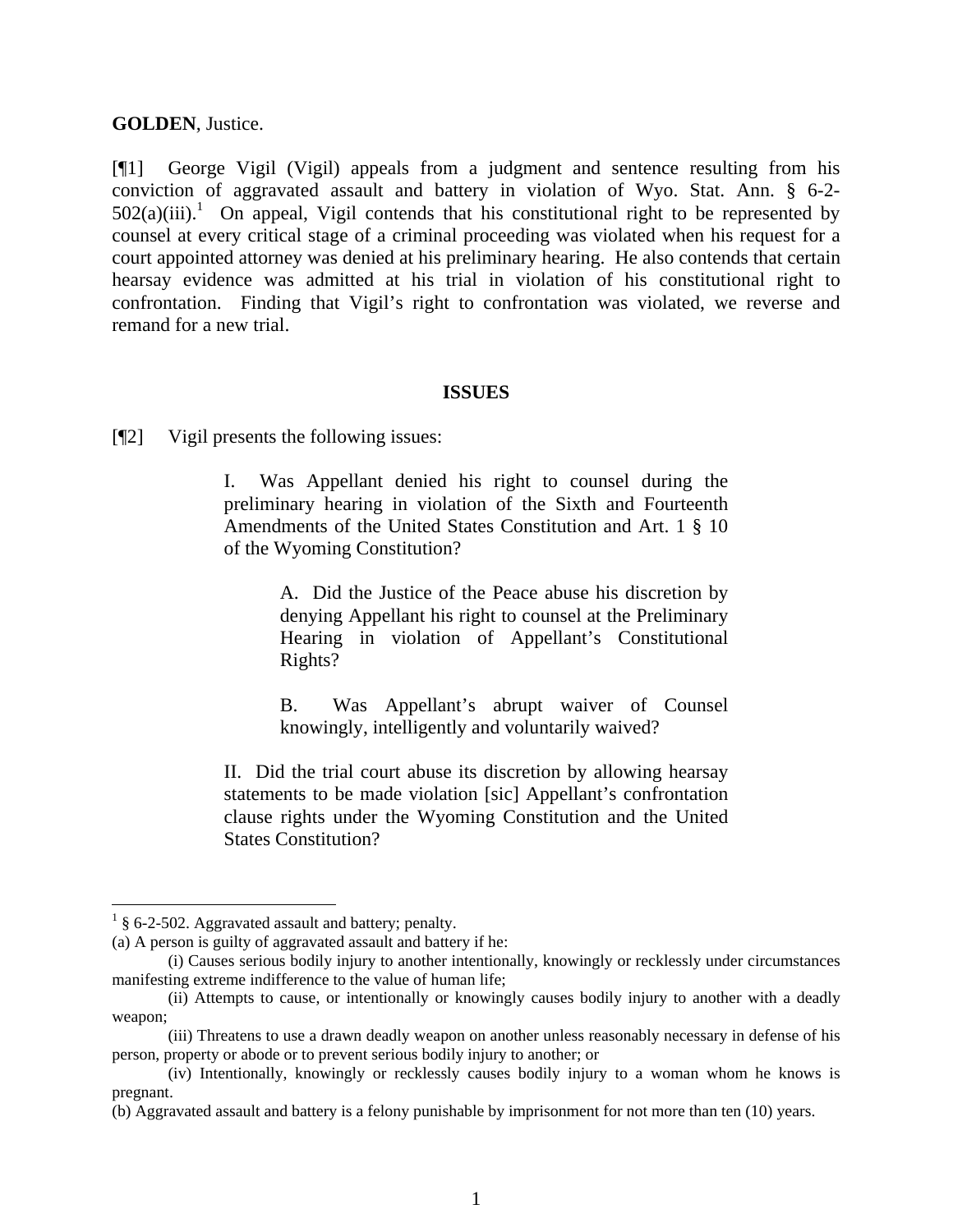A. Did the district court abuse its discretion by allowing hearsay statements to be made at trial that were not against codefendant's pecuniary interest?

B. Did the trial court abuse its discretion by allowing codefendant's statements to be made by an Officer when the indicia is unreliable thereby violating Appellant's right to confront the witnesses against him?

The State restructures the issues slightly:

I. Did appellant knowingly and voluntarily waive his right to the assistance of counsel at the preliminary hearing and, in the alternative, forfeit that right by his conduct when he appeared without retained counsel?

II. Did the district court properly admit into evidence the statements of unavailable witness Jay Newton under Wyoming Rule of Evidence 804(b)(3)?

# **FACTS**

[¶3] The following facts pertinent to this appeal were adduced at trial. Vigil, Jay Newton (Newton), and a woman (hereinafter referred to as Victim) spent the afternoon and evening of April 30, 2002, drinking and smoking marijuana in an auto body shop where Vigil was working. Ultimately, Newton and Victim engaged in sexual relations. Victim claims she only engaged in sexual relations with Newton because Vigil held a machete type knife to her throat and threatened to kill her if she refused. Newton's defense from the beginning was that he only entered the back seat with Victim and at least initially only pretended to have sex with her to protect Victim from Vigil.

[¶4] At trial, Victim testified that the alleged assault began when Vigil slapped her on the buttock with his belt, at which point she turned around and slapped him. The slap made Vigil angry and, according to Victim, Vigil then threw her against the back of a car being worked on in the shop and held a machete type knife to her throat, threatening to cut her up into small pieces and burn the pieces in the stove<sup>2</sup> so they would never be found. Vigil then allegedly cut a small chunk of Victim's hair from her head. Victim testified that Vigil ordered her to have sex with Newton and that Vigil would be next.

[¶5] Victim testified that after Vigil threatened her with the machete type knife, Victim and Newton then entered the back seat of the car. Victim and Newton proceeded to engage in sexual activities in the back seat of the car. Victim testified that Vigil looked into the car a

 $2^2$  There was a large wood-burning stove located in the shop.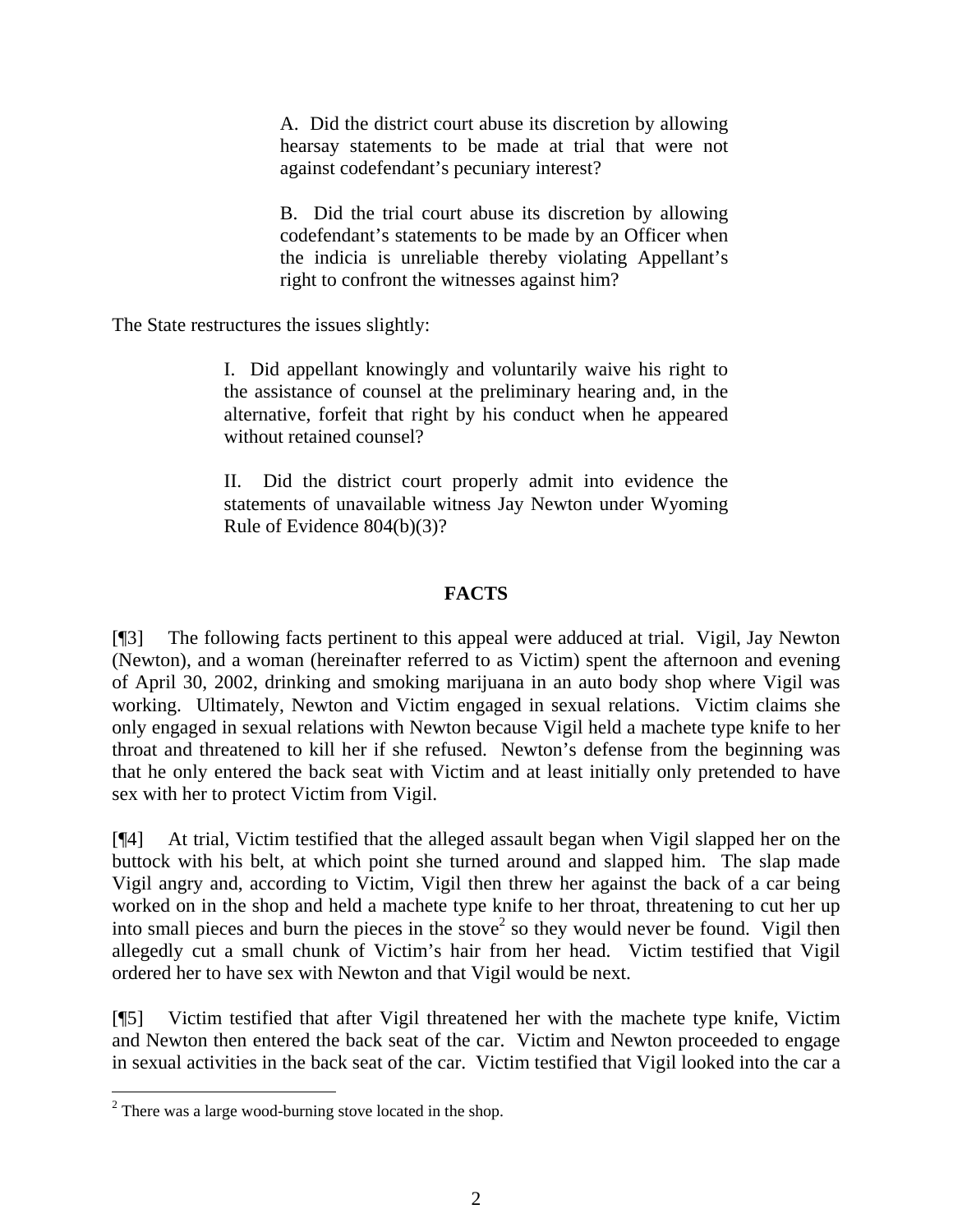couple of times. Victim and Newton emerged once to smoke a cigarette, at which point Victim testified that Vigil was sleeping on a couch in the shop. Victim and Newton reentered the car and continued their sexual activities. When they emerged in the early morning hours of May 1, 2002, Vigil was still asleep on the couch. They woke Vigil up, and Victim asked him to drive her to her residence. Vigil complied, and the encounter ended.

[¶6] Sometime around mid-morning on May 1, 2002, Victim telephoned a friend and claimed she had been raped. Ultimately law enforcement was contacted, and Sheriff's Deputy Valerie Martin contacted Victim. Deputy Martin convinced Victim to go to the hospital where a sexual assault examination was conducted. At Vigil's trial, Deputy Martin testified that, when she first encountered Victim on May 1, Victim had multiple small bruises and abrasions on her body, although some of these could be attributed to a bicycle accident Victim was involved in earlier on April 30th. Deputy Martin observed a mark on Victim's lower back that Deputy Martin described as looking like a "rub area." Deputy Martin also testified that she noticed a small area of hair was missing from Victim's head. No bruising was found on Victim's buttocks during the physical exam at the hospital.

[¶7] Deputy Martin testified that she interviewed Victim after the physical examination. At that time, Victim identified Vigil and Newton as her assailants from respective photo lineups and both were subsequently arrested. Victim related to Deputy Martin that she had been sexually assaulted. Victim stated that Vigil had held a machete type knife to her throat and threatened to kill her if she resisted, and then Vigil cut a chunk of hair from her head.

[¶8] Deputy Martin, assisted by other law enforcement officers, executed a search warrant on the auto body shop. No machete type knife was discovered during the search, although Vigil admitted in an interview with a police officer that he owned such a knife and kept it at the shop. A few hairs were found on the trunk of the car where the alleged assault occurred. These hairs were collected as evidence, but testing on them proved inconclusive.

[¶9] At trial, Newton was called by the State as a witness against Vigil. Newton, as part of a plea bargain, had pled guilty and been sentenced regarding the subject events the day prior to Vigil's trial. Newton testified only to a few preliminary issues and then invoked his Fifth Amendment right against self-incrimination. The trial court accepted the invocation and declared Newton unavailable as a witness. The State then called the police officer who initially interviewed Newton upon Newton's arrest. Over defense objection, the officer proceeded to testify as to what Newton said during his interviews with Newton. In the interviews, Newton allegedly admitted to the officer that Vigil held a knife to Victim's throat but was not sure if he held the blade side or the blunt side of the knife to her throat. Newton also allegedly confirmed to the officer that Vigil threatened to cut Victim to pieces and burn the pieces in the stove. According to the police officer, Newton also stated that, when Newton and Victim emerged from the vehicle the first time to smoke a cigarette, Vigil walked over to them and asked if it was his turn yet.

[¶10] Vigil testified at trial. Vigil generally agreed with the version of events presented by Victim but denied ever threatening Victim with a knife. Vigil admitted that, because Victim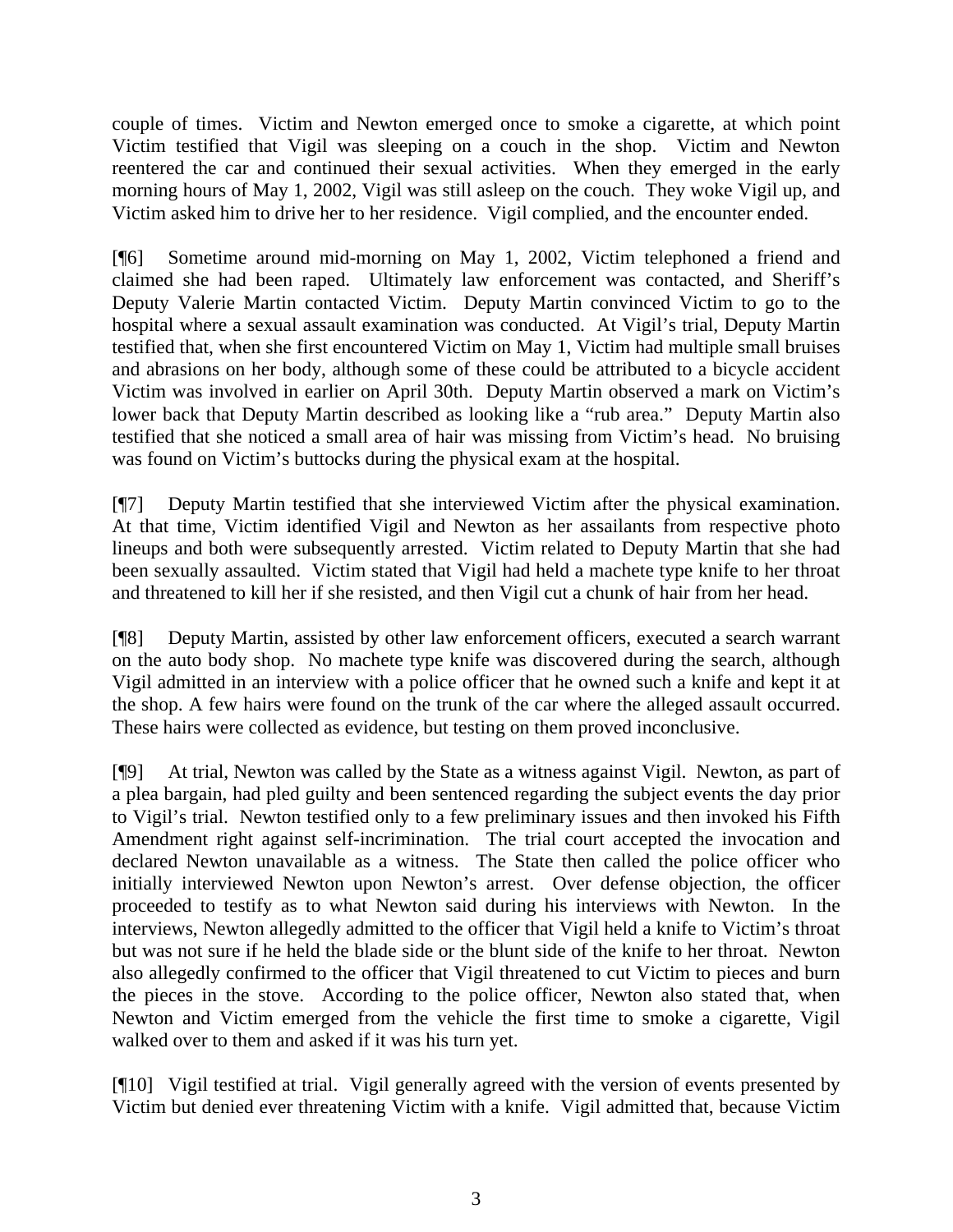was engaged in an activity of which he did not approve, and he could not get her attention otherwise, he lightly spanked Victim on her buttocks with his belt. Victim then turned around and slapped him, hitting him in the eye. Vigil admitted the slap made him angry and he grabbed Victim and scolded her about hitting him. Vigil denied ever having a knife in his hand or threatening her to make her submit to sexual activities with Newton or himself.

[¶11] Vigil testified that, after he admonished Victim, basically telling her not to hit him again, he then told her to sit in the back of the car because she was too drunk to stand. Vigil testified that he worked on another car while Victim and Newton were in the back seat of the initial car. Vigil confirmed that he did look into the car on a couple of occasions to see if Newton and Victim were still there. Vigil testified that, as far as he could tell, the sexual activity that occurred between Victim and Newton was consensual. Vigil testified that eventually he fell asleep on a couch in the shop and was awoken by Newton and Victim. He then gave Victim a ride to her residence at her request.

[¶12] Vigil was charged with two counts of being an accessory before the fact to the crime of sexual assault and one count of aggravated assault and battery. Ultimately, the jury acquitted Vigil of the accessory before the fact charges related to the alleged sexual assault but found Vigil guilty of aggravated assault and battery. This appeal followed.

# **STANDARD OF REVIEW**

[¶13] This Court initially will address Vigil's second issue because we find the issue dispositive of this appeal. Vigil contends that his right to confrontation of witnesses against him was denied when the police officer was allowed to testify at trial as to what Newton said when the officer interviewed Newton. Vigil argues the correct standard of review is whether the trial court abused its discretion in admitting the hearsay testimony into evidence. The State argues that Vigil did not object to the testimony on the grounds that it violated defendant's right to confrontation and thus the issue must be reviewed for plain error.

[¶14] Vigil objected to the testimony twice. The first objection was on the grounds of hearsay. A little later in the testimony of the police officer, Vigil's attorney again objected, stating: "not only do we not have Mr. Newton present to testify, we have leading questions that are being asked of him. We don't have anything that shows that he was under oath when he was testifying, and we don't know if this interview was recorded or anything else." Essentially, we interpret this objection to challenge the reliability of the hearsay statement. The trial court seems to have interpreted the objection as one of lack of foundation and allowed the police officer to proceed with his testimony regarding what Newton had told him during his investigation after further facts regarding the interview were elicited.

[¶15] While the Confrontation Clause and hearsay may overlap, *see generally Hopkinson v. State*, 632 P.2d 79, 132 (Wyo. 1981) ("we must incorporate any additional limits imposed upon the admissibility of hearsay by the Confrontation Clause of the Sixth Amendment to the U. S. Constitution and its Wyoming counterpart, § 10, Art. I, Wyoming Constitution"), they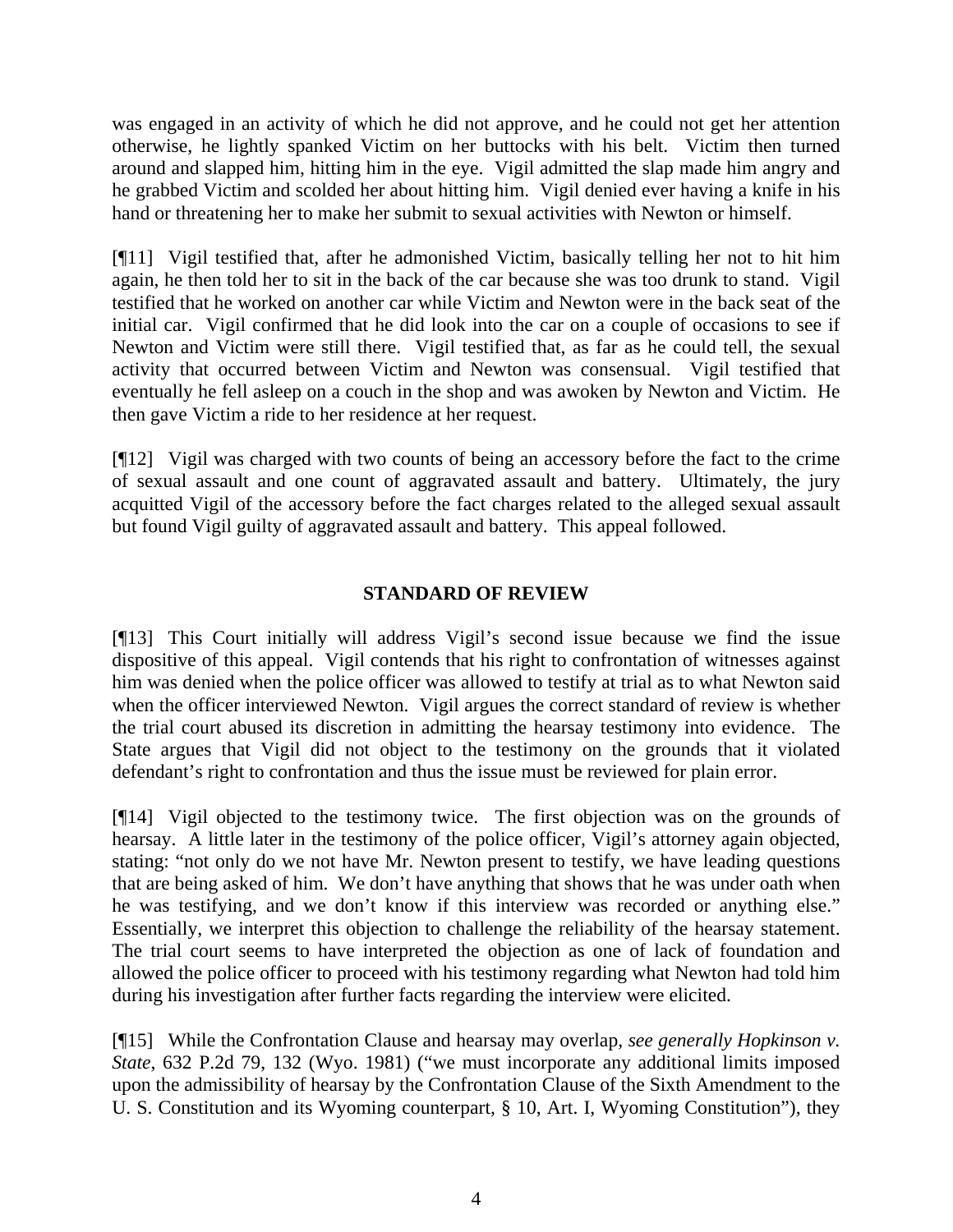are distinct concepts and objections grounded upon these principles incorporate separate analyses. *See generally Sarr v. State*, 2003 WY 42, ¶¶13-30, 65 P.3d 711, ¶¶13-30 (Wyo. 2003). Hence, separate objections should be made for hearsay violations and confrontation clause violations in order to fairly alert the trial court so it can make an informed decision based upon the specific legal issues involved.

[¶16] While perhaps not as artfully presented as might be advisable, we believe the objections presented by Vigil were sufficient to place the trial court on notice that Vigil's objections were grounded in the Confrontation Clause. Vigil's attorney's stated reasons for the objection refer to established requirements under the Confrontation Clause for the admission of hearsay evidence – the unavailability of the declarant and adequate indicia of reliability. *See generally Sarr*, ¶17. Importantly, Vigil's attorney specifically referred to the fact that Newton was not there to personally testify. As an objection, this goes to the Confrontation Clause. "When a hearsay objection is lodged, as here, on the grounds that the declarant has not been made available at trial and, as a result, cannot be subjected to crossexamination, the policy of the confrontation clause is invoked equally with that of the hearsay rule. We therefore hold that the hearsay objection lodged in the instant case adequately preserved the confrontation clause issue for review." *Dias v. State*, 601 P.2d 706, 709 (Nev. 1979) (per curiam).

[¶17] Our review, therefore, is for evidentiary error.

Evidentiary rulings are within the sound discretion of the trial court and will not be disturbed absent a showing of a clear abuse of discretion. *Robinson v. State*, 11 P.3d 361, 367 (Wyo. 2000). Moreover, a district court's judgment may be affirmed on any proper grounds supported by the record. *Bird v. Rozier*, 948 P.2d 888, 892 (Wyo.1997). Because the matter at hand involves a mixed question of fact and constitutional law, we independently review the record as suggested by *Lilly v. Virginia*, 527 U.S. 116, 119 S.Ct. 1887, 144 L.Ed.2d 117 (1999).

*Sarr*,  $\P$ 12. Erroneous evidentiary rulings will not be disturbed on appeal if the error is harmless. *Warner v. State*, 2001 WY 67, ¶29, 28 P.3d 21, ¶29 (Wyo. 2001).

### **DISCUSSION**

[¶18] The first issue for our determination is whether the introduction of the hearsay statements at issue was error. This issue has been definitively decided by the United States Supreme Court. The introduction of any testimonial hearsay evidence violates the Confrontation Clause unless the declarant is legally unavailable and the defendant has had a prior opportunity to cross-examine the declarant: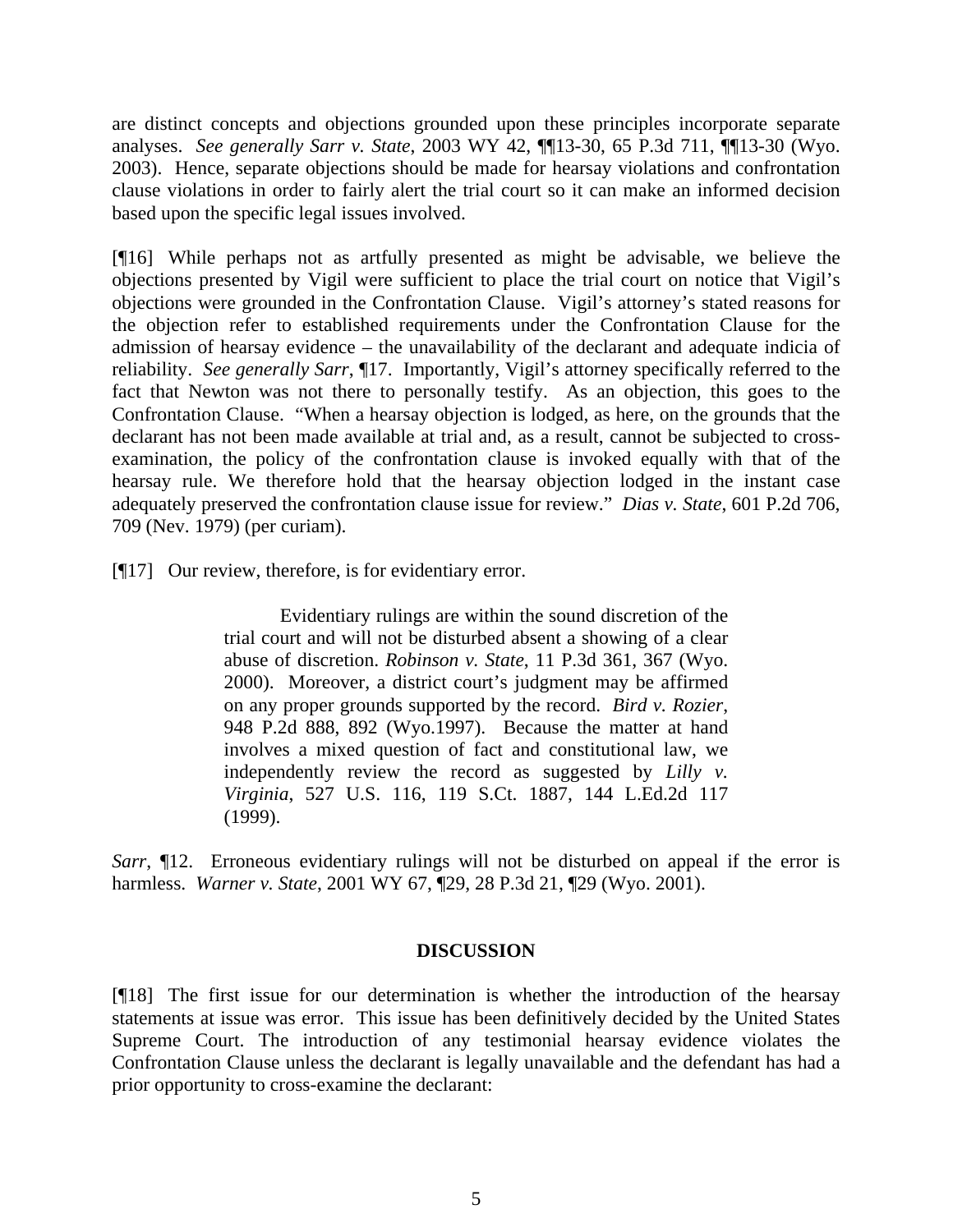[T]he Framers would not have allowed admission of testimonial statements of a witness who did not appear at trial unless he was unavailable to testify, and the defendant had had a prior opportunity for cross-examination. The text of the Sixth Amendment does not suggest any open-ended exceptions from the confrontation requirement to be developed by the courts.

*Crawford v. Washington*, 124 S.Ct. 1354, 1365, 158 L.Ed.2d 177 (2004). The *Crawford* Court specifically overruled prior precedent that allowed hearsay statements of an unavailable declarant to come into evidence if it fit within a "firmly rooted hearsay exception" or bears "particularized guarantees of trustworthiness" as initially developed in *Ohio v. Roberts*, 448 U.S. 56, 100 S.Ct. 2531, 65 L.Ed.2d 597 (1980):

> The legacy of *Roberts* in other courts vindicates the Framers' wisdom in rejecting a general reliability exception. The framework is so unpredictable that it fails to provide meaningful protection from even core confrontation violations.

> Reliability is an amorphous, if not entirely subjective, concept. There are countless factors bearing on whether a statement is reliable; the nine-factor balancing test applied by the Court of Appeals below is representative. See*, e.g., People v. Farrell*, 34 P.3d 401, 406-407 (Colo. 2001) (eight-factor test). Whether a statement is deemed reliable depends heavily on which factors the judge considers and how much weight he accords each of them. Some courts wind up attaching the same significance to opposite facts. For example, the Colorado Supreme Court held a statement more reliable because its inculpation of the defendant was "detailed," *id.,* at 407, while the Fourth Circuit found a statement more reliable because the portion implicating another was "fleeting," *United States v. Photogrammetric Data Servs., Inc*., 259 F.3d 229, 245 (C.A.4 2001). The Virginia Court of Appeals found a statement more reliable because the witness was in custody and charged with a crime (thus making the statement more obviously against her penal interest), see *Nowlin v. Commonwealth*, 40 Va.App. 327, 335-338, 579 S.E.2d 367, 371-372 (2003), while the Wisconsin Court of Appeals found a statement more reliable because the witness was *not* in custody and *not* a suspect, see *State v. Bintz*, 2002 WI App. 204, ¶13, 257 Wis.2d 177, 187, 650 N.W.2d 913, 918. Finally, the Colorado Supreme Court in one case found a statement more reliable because it was given "immediately after" the events at issue, *Farrell*, *supra,* at 407, while that same court, in another case, found a statement more reliable because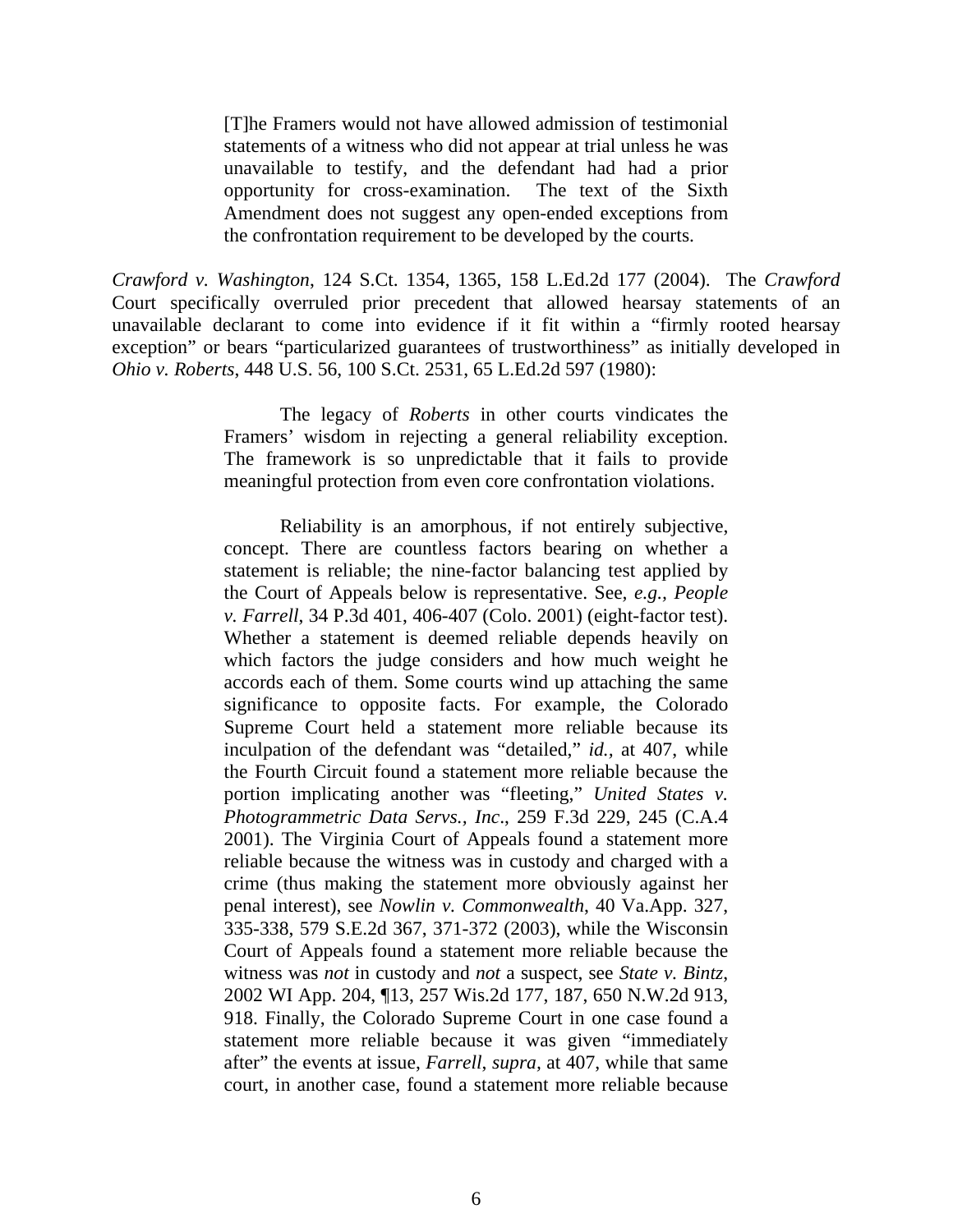two years had elapsed, *Stevens v. People*, 29 P.3d 305, 316 (Colo. 2001).

The unpardonable vice of the *Roberts* test, however, is not its unpredictability, but its demonstrated capacity to admit core testimonial statements that the Confrontation Clause plainly meant to exclude. Despite the plurality's speculation in *Lilly*, 527 U.S., at 137, 119 S.Ct. 1887, that it was "highly unlikely" that accomplice confessions implicating the accused could survive *Roberts*, courts continue routinely to admit them. See *Photogrammetric Data Servs., supra,* at 245-246; *Farrell, supra*, at 406-408; *Stevens, supra*, at 314-318; *Taylor v. Commonwealth,* 63 S.W.3d 151, 166-168 (Ky. 2001); *State v. Hawkins,* No. 2001-P-0060, 2002 WL 31895118, ¶¶34-37, \*6 (Ohio App., Dec. 31, 2002); *Bintz, supra,* ¶¶7-14, 257 Wis. 2d, at 183-188, 650 N.W.2d, at 916-918; *People v. Lawrence,* 55 P.3d 155, 160-161 (Colo. App. 2001); *State v. Jones,* 171 Ore.App. 375, 387-391, 15 P.3d 616, 623-625 (2000); *State v. Marshall,* 136 Ohio App.3d 742, 747-748, 737 N.E.2d 1005, 1009 (2000); *People v. Schutte,* 240 Mich.App. 713, 718-721, 613 N.W.2d 370, 376-377 (2000); *People v. Thomas,* 313 Ill. App.3d 998, 1005-1007, 246 Ill.Dec. 593, 730 N.E.2d 618, 625- 626 (2000); cf. *Nowlin, supra,* at 335-338, 579 S.E.2d, at 371- 372 (witness confessed to a related crime); *People v. Campbell*, 309 Ill. App.3d 423, 431-432, 242 Ill.Dec. 694, 699, 721 N.E.2d 1225, 1230, (1999) (same). One recent study found that, after *Lilly*, appellate courts admitted accomplice statements to the authorities in 25 out of 70 cases -- more than one-third of the time. Kirst, Appellate Court Answers to the Confrontation Questions in *Lilly v. Virginia*, 53 Syracuse L. Rev. 87, 105 (2003). Courts have invoked *Roberts* to admit other sorts of plainly testimonial statements despite the absence of any opportunity to cross-examine. See *United States v. Aguilar*, 295 F.3d 1018, 1021-1023 (C.A.9 2002) (plea allocution showing existence of a conspiracy); *United States v. Centracchio*, 265 F.3d 518, 527-530 (C.A.7 2001) (same); *United States v. Dolah*, 245 F.3d 98, 104-105 (C.A.2 2001) (same); *United States v. Petrillo*, 237 F.3d 119, 122-123 (C.A.2 2000) (same); *United States v. Moskowitz*, 215 F.3d 265, 268-269 (C.A.2 2000) (same); *United States v. Gallego*, 191 F.3d 156, 166-168 (C.A.2 1999) (same); *United States v. Papajohn*, 212 F.3d 1112, 1118- 1120 (C.A.8 2000) (grand jury testimony); *United States v. Thomas*, 30 Fed.Appx. 277, 279 (C.A.4 2002) (same); *Bintz*, *supra*, ¶¶15-22, 257 Wis.2d, at 188-191, 650 N.W.2d, at 918-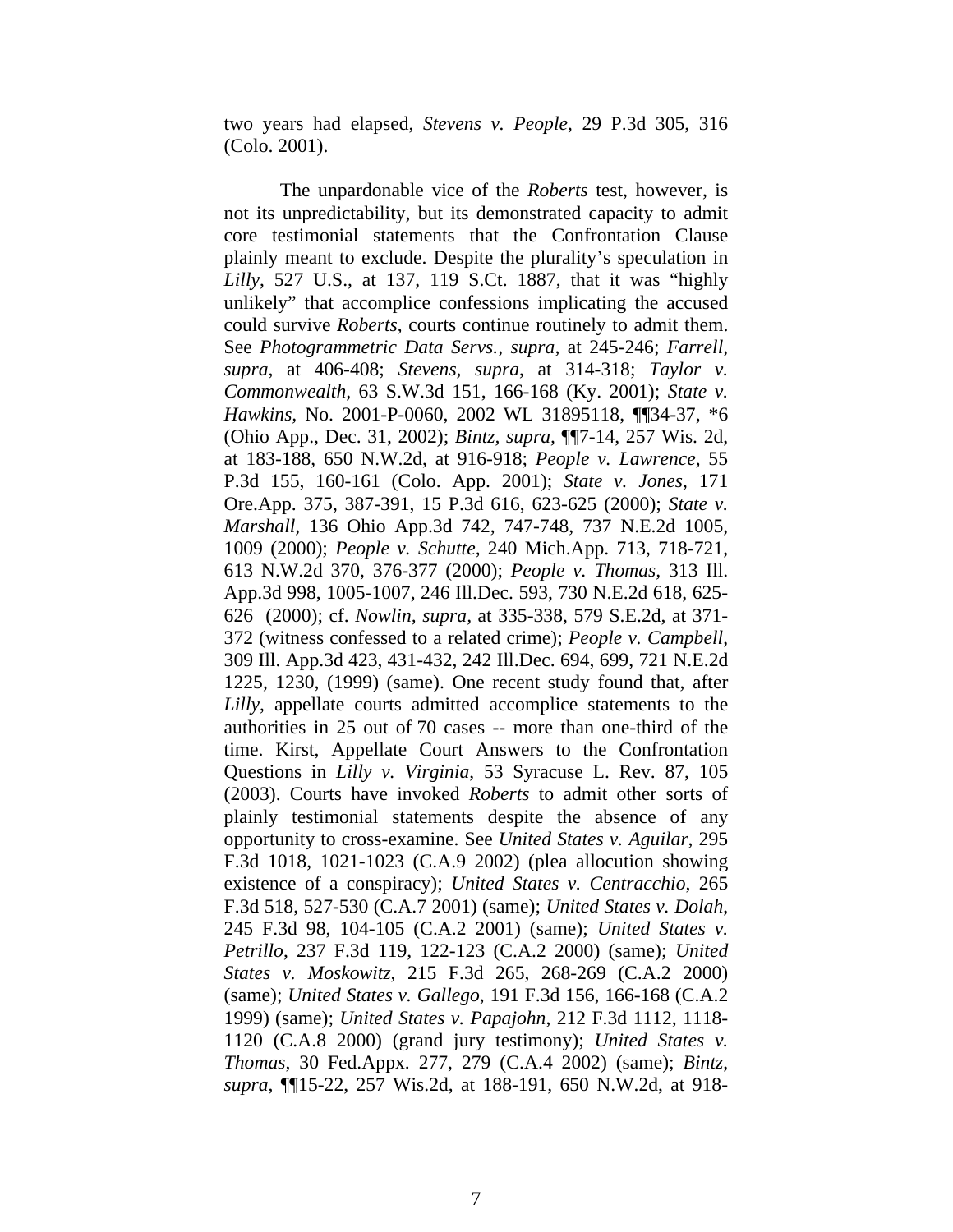920 (prior trial testimony); *State v. McNeill*, 140 N.C.App. 450, 457-460, 537 S.E.2d 518, 523-524 (2000) (same).

To add insult to injury, some of the courts that admit untested testimonial statements find reliability in the very factors that *make* the statements testimonial. As noted earlier, one court relied on the fact that the witness's statement was made to police while in custody on pending charges -- the theory being that this made the statement more clearly against penal interest and thus more reliable. *Nowlin*, *supra*, at 335-338, 579 S.E.2d, at 371-372. Other courts routinely rely on the fact that a prior statement is given under oath in judicial proceedings. *E.g., Gallego*, *supra,* at 168 (plea allocution); *Papajohn, supra,* at 1120 (grand jury testimony). That inculpating statements are given in a testimonial setting is not an antidote to the confrontation problem, but rather the trigger that makes the Clause's demands most urgent. It is not enough to point out that most of the usual safeguards of the adversary process attend the statement, when the single safeguard missing is the one the Confrontation Clause demands.

*Crawford*, 124 S.Ct. at 1371-72. The *Crawford* Court concluded that "[w]here testimonial statements are at issue, the only indicium of reliability sufficient to satisfy constitutional demands is the one the Constitution actually prescribes: confrontation." *Id.* at 1374.<sup>3</sup>

[¶19] There is no question that the hearsay statements of Newton were presented as testimonial evidence. *See Crawford* at 1364 ("custodial examinations" and "[s]tatements taken by police officers in the course of interrogations are also testimonial") There is also no question that Vigil had no opportunity to confront Newton about these statements. Thus, the introduction of such hearsay was error. However, "[r]estrictions on the right to confront witnesses are subject to the harmless error analysis." *Van Riper v. State*, 882 P.2d 230, 237 (Wyo. 1994). Thus, it remains to be determined if the error was harmless:

> Generally, an error that violates a constitutional right of the accused is presumed to be prejudicial, unless the reviewing court is able to declare its belief that the error is harmless beyond a reasonable doubt. . . .

> On direct appeal, the State has the burden of proving that the constitutional errors below were harmless beyond a

 $\overline{a}$ 

<sup>3</sup> To the extent prior cases of this Court have followed the test enunciated in *Ohio v. Roberts*, 448 U.S. 56, 100 S.Ct. 2531, 65 L.Ed.2d 597 (1980), to determine admissibility under the Confrontation Clause, those cases are overruled in conformance with *Crawford*. *See, e.g*. *Robinson v. State*, 11 P.3d 361, 369-71 (Wyo. 2000); *Johnson v. State*, 930 P.2d 358 (Wyo. 1996); *Hopkinson v. State*, 632 P.2d 79, 127-37 (Wyo. 1981).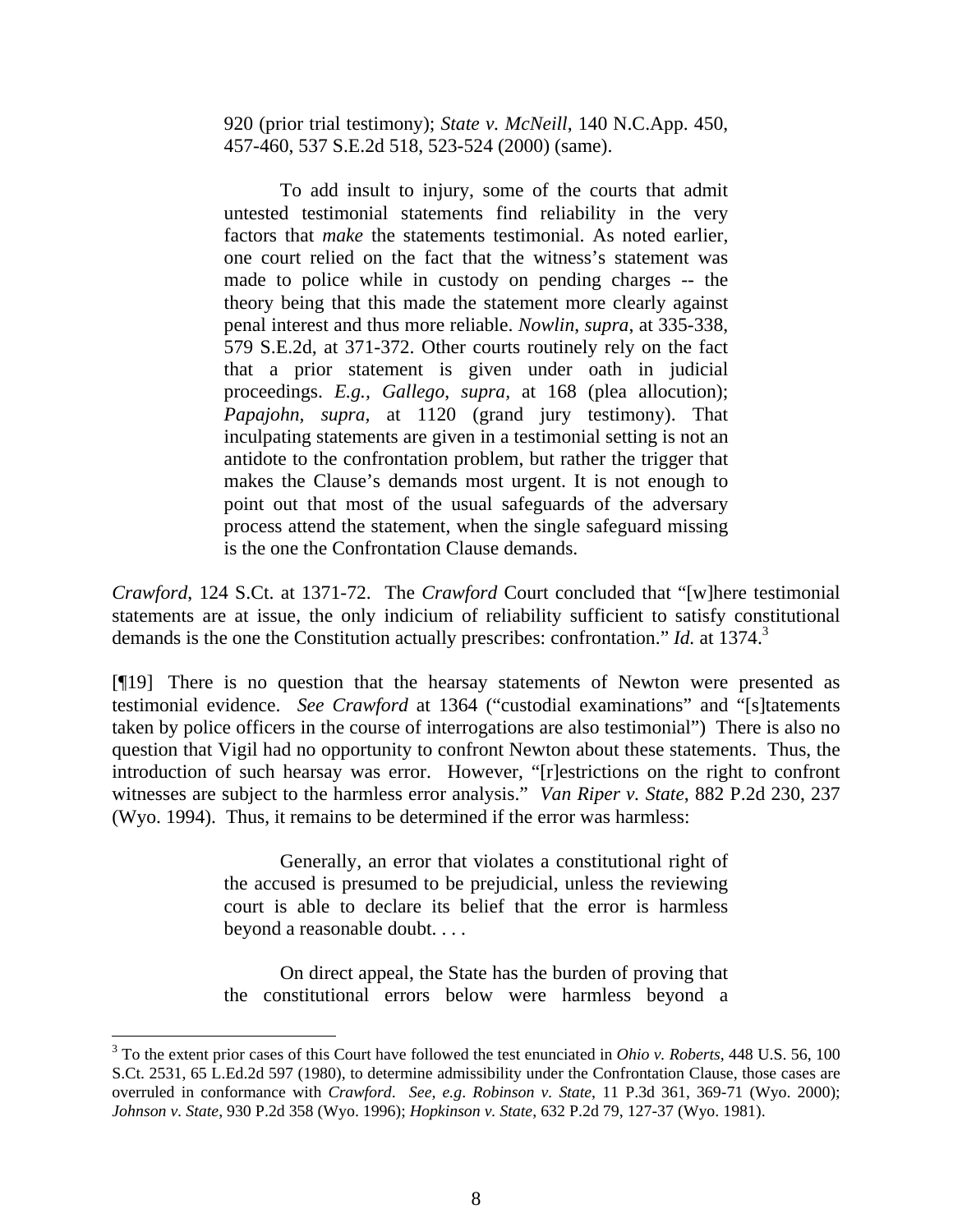reasonable doubt. *Gentry v. State*, 806 P.2d 1269, 1272 (Wyo. 1991). Because the State was without benefit of our *Asch* [2003 WY 18, 62 P.3d 945 (Wyo. 2003)] opinion, its argument was limited to Daniel's failure to show prejudice; however, *Harlow* held that we have discretion to overlook the government's failure to argue harmlessness in an appropriate case. *Harlow*, ¶¶44-46. In deciding whether to exercise that discretion, a reviewing court may consider such factors as the length and complexity of the record, whether the harmlessness of the error is certain or debatable, and whether a reversal would result in protracted, costly, and futile proceedings in the trial court. *Id.* 

*Daniel v. State*, 2003 WY 132, ¶¶15-16, 78 P.3d 205, ¶¶15-16 (Wyo. 2003).

[¶20] In its brief, the State simply argues that no error occurred and thus offers no analysis upon the question of whether any alleged error was harmless. Because the State has not argued that the introduction of the hearsay testimony was harmless, we could simply reverse and remand for a new trial. *See Cook v. McKune*, 323 F.3d 825, 840 (10<sup>th</sup> Cir. 2003). However, this Court possesses a considerable degree of discretion in deciding sua sponte whether to engage in a harmless error analysis. The record in this case is not complex. This appeal involves only one criminal charge, and the trial lasted less than three days. A sua sponte harmless error analysis will be relatively simple. We will undertake this analysis, but only because neither party had the benefit of the United States Supreme Court decision in *Crawford* when this appeal was briefed or argued.<sup>4</sup>

[¶21] Our harmless error analysis must be set in the context of a violation of a constitutional right. We review claims of constitutional error under the standard developed in *Chapman v. California*, 386 U.S. 18, 87 S.Ct. 824, 17 L.Ed.2d 705 (1967). "The *Chapman* standard requires the appellate court to be convinced beyond a reasonable doubt no reasonable possibility exists that the error contributed to the jury's determination. *Chapman*, 386 U.S. at 23-26, 87 S.Ct. at 827-29." *Harlow v. State*, 2003 WY 47, ¶47, 70 P.3d 179, ¶47 (Wyo. 2003). Thus, upon review, this Court must be convinced beyond a reasonable doubt that the erroneous introduction of the hearsay statements of Newton did not contribute to the jury's guilty verdict.

[¶22] We have already determined that the admission of the hearsay statements of Newton violated Vigil's rights under the Confrontation Clause.

> The Confrontation Clause expresses a preference for face-toface confrontation. *Ohio v. Roberts*, 448 U.S. at 63, 100 S.Ct. 2531. *Ohio v. Roberts* identified the components of a defendant's confrontation right as the interests in cross-

 $\overline{a}$ 

<sup>&</sup>lt;sup>4</sup> We stress that, when harmless error is not asserted by the State, this Court will generally treat such failure as a waiver.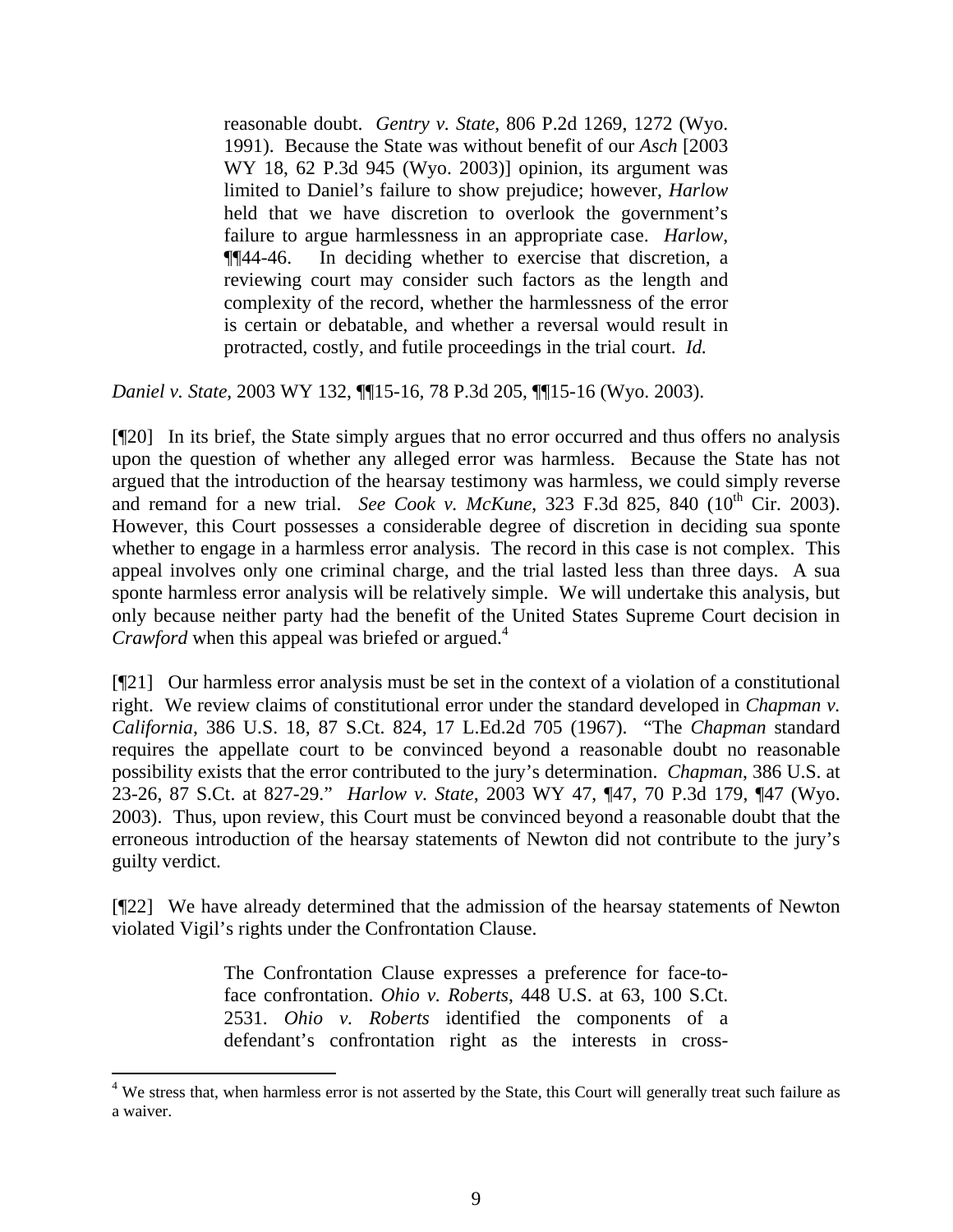examining the witness, in requiring the witness to testify under oath, in allowing the factfinder to view the witness's demeanor, and in requiring the witness to face the defendant as he tells his story. *Id.* at 63-64 & n.6, 100 S.Ct. 2531. If the state is allowed to prove its case using a transcript of prior testimony, rather than live testimony, the defendant certainly loses the chance to have the factfinder view the witness's demeanor, and he may also lose the chance to make the witness face him as the witness testifies.

*Cook*, 323 F.3d at 832. All of these interests are implicated in the case sub judice.

[¶23] From the small amount of information Newton offered under oath at Vigil's trial we know that, at the time of the alleged assault, Newton was unemployed and living out of the back of his van. Newton admitted to possessing marijuana, and he and Victim were looking for a place to ingest the marijuana when they came across Vigil's shop. Newton and Vigil knew each other, and Newton said hello to Vigil. Almost all of this testimony was presented in response to leading questions after Newton answered "I don't know" or "I don't remember" to general questions. When asked if Newton and Victim entered Vigil's shop, Newton replied "I don't remember" and then invoked his Fifth Amendment right to remain silent.

[¶24] While the jury was given an opportunity to witness Newton's demeanor for this small portion of testimony, the members of the jury were not afforded the opportunity to hear Newton's version of the critical events from Newton himself. Vigil was denied the opportunity to cross-examine Newton. Instead, a polished police officer of over fifteen years experience presented Newton's hearsay statements of the critical events to the jury. We cannot say beyond a reasonable doubt that the lack of the opportunity to test Newton's credibility in front of the jury did not contribute to the jury's guilty verdict.

[¶25] Without Newton's hearsay statements, the only evidence presented against Vigil was the testimony of Victim. Victim admitted that she had been drinking and ingesting marijuana on the night in question. The State relied heavily on the hearsay statements of Newton to bolster Victim's testimony throughout its closing argument. Indeed, the State's theme in its closing argument could fairly be characterized as "two out of the three people present in that shop principally agree with what happened." The State repeatedly referred to Newton's hearsay statements to support the testimony of Victim. Again, under the facts of this case, we are not convinced beyond a reasonable doubt that the admission of the hearsay statements did not contribute to the conviction of Vigil for aggravated assault and battery.

[¶26] Because of our disposition of this issue, we need not address Vigil's challenge to his denial of counsel at his preliminary hearing. While we have grave concerns about how Vigil's request for counsel at his preliminary hearing was handled, this issue is rendered moot by our grant of a new trial on other grounds.